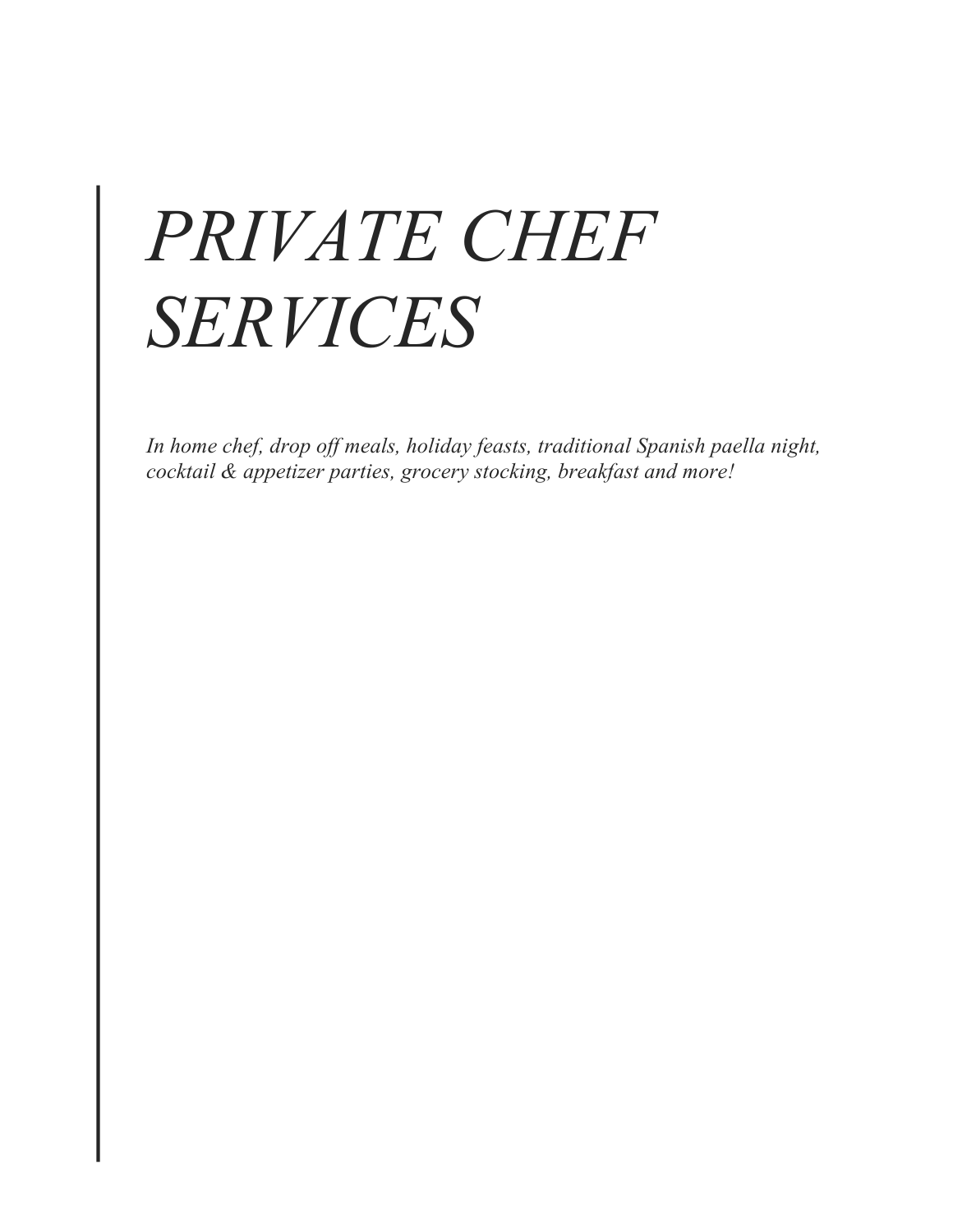a Maria

# Drop-off Meals

3-6 guests \$400 8-12 guests \$550 12+ guests please inquire

#### **Classic Italian**

*Served with garlic bread, traditional Caesar and seasonal roasted vegetables* Choice of two main dishes: Veal and pork meatballs with rigatoni Butternut squash and spinach lasagna (option to add chicken) Bolognese lasagna Classic cheese lasagna Eggplant Parmesan Chicken Marsala

## **Cali Mex**

*Served with chips and salsa, rice, beans, and southwestern Mexican salad* Choice of two main dishes: Chicken and vegetable enchiladas Pork tamale pie Wild mushroom and butternut quesadillas "American" beef tacos

#### **Asian Inspired**

*Served with coconut rice, cabbage slaw, and pot stickers* Choice of two main dishes: Vegetable Green Curry (option to add chicken or shrimp) Asian style short ribs Pork Fried Rice

#### **Mediterranean**

*Served with lemon-dill rice, seasonal grilled veggies, hummus, tzatziki, and homemade pita* Choice of one: Greek chicken skewers Pork Souvlaki Spanakopita

## **American**

Herb-Roasted chicken with gravy, house-made mac & cheese, peas and carrots, honey-butter biscuits, green salad

## **Optional Additions**

Seasonal & local charcuterie \$60 (serves 8-12) Chocolate Decadence Cake \$30 \*inquire about Meghan's breakfast burritos – perfect for the chairlift!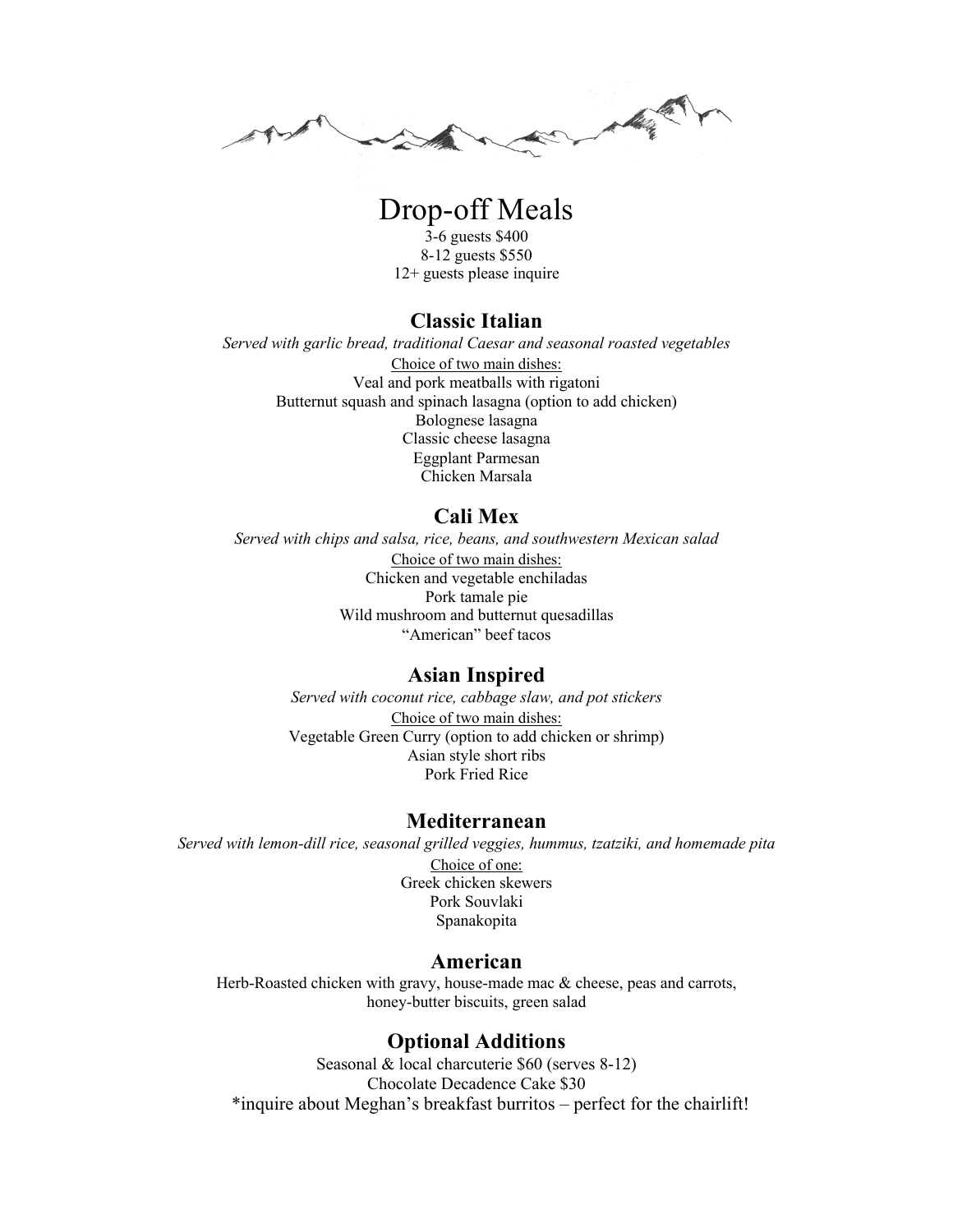Allen Y

# In Home Chef Menus

## **Winter 2021-2022 Specials**

Salads

Classic Romaine & baby kale Caesar with roasted cherry tomatoes Baby Arugula, roasted mushrooms & lemon-truffle oil vinaigrette Roasted winter root vegetables & baby greens, creamy feta, honey vinaigrette Stuffed avocado with miso & red cabbage

Supper

Veal Osso Bucco, garlic whipped potatoes, seasonal vegetables "Jesse's" wild-caught halibut, butternut squash puree, white wine cream sauce, lemon spinach Grilled ribeye, roasted tomato & garlic bearnaise, sweet potato au gratin Gorgonzola stuffed portabello mushrooms, shaved brussels sprouts & carrots, balsamic glaze Sterling Wild salmon crudo, miso-soy truffle sauce, micro greens, cilantro brown rice Lasagna of the week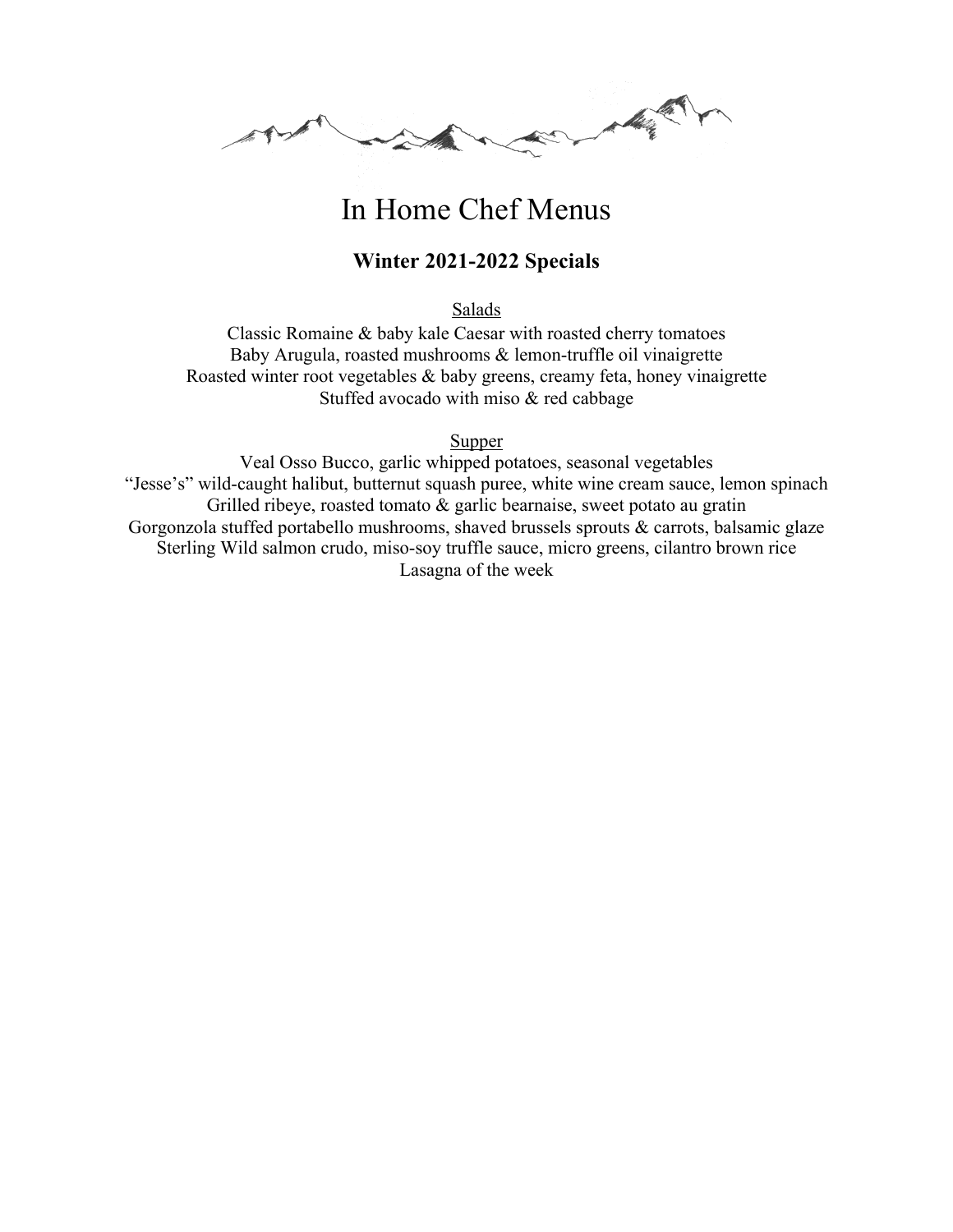Main of the Comment **South Company** 

#### **Harvest Holiday Sampler**

Free Range and Local Meats Herb-rubbed roasted turkey Roasted garlic and cranberry crusted Prime Rib Roast Orange and spice roasted Goose

Autumn Side Dishes Classic buttermilk mashed potatoes Gorgonzola potatoes au gratin Smashed Sweet Potatoes with candied pecans Roasted root vegetables with fresh herbs Pureed parsnips with frangelico Roasted fingerling baby potatoes with white truffle oil and chives Carmelized brussel sprouts with pancetta and shallots Loretta's green bean casserole Baby greens with beets and goat cheese Classic Thanksgiving stuffing with caramelized pears and fennel Baby arugula salad with pomegranate seeds and honey vinaigrette Brown sugar and browned butter glazed carrots Classic Caesar salad Roasted asparagus with shaved Parmesan

Seasonal Desserts

Cinnamon pecan pie Pumpkin Pie with spiced whipped cream Baked apples with raisins, cinnamon, and vanilla bean ice cream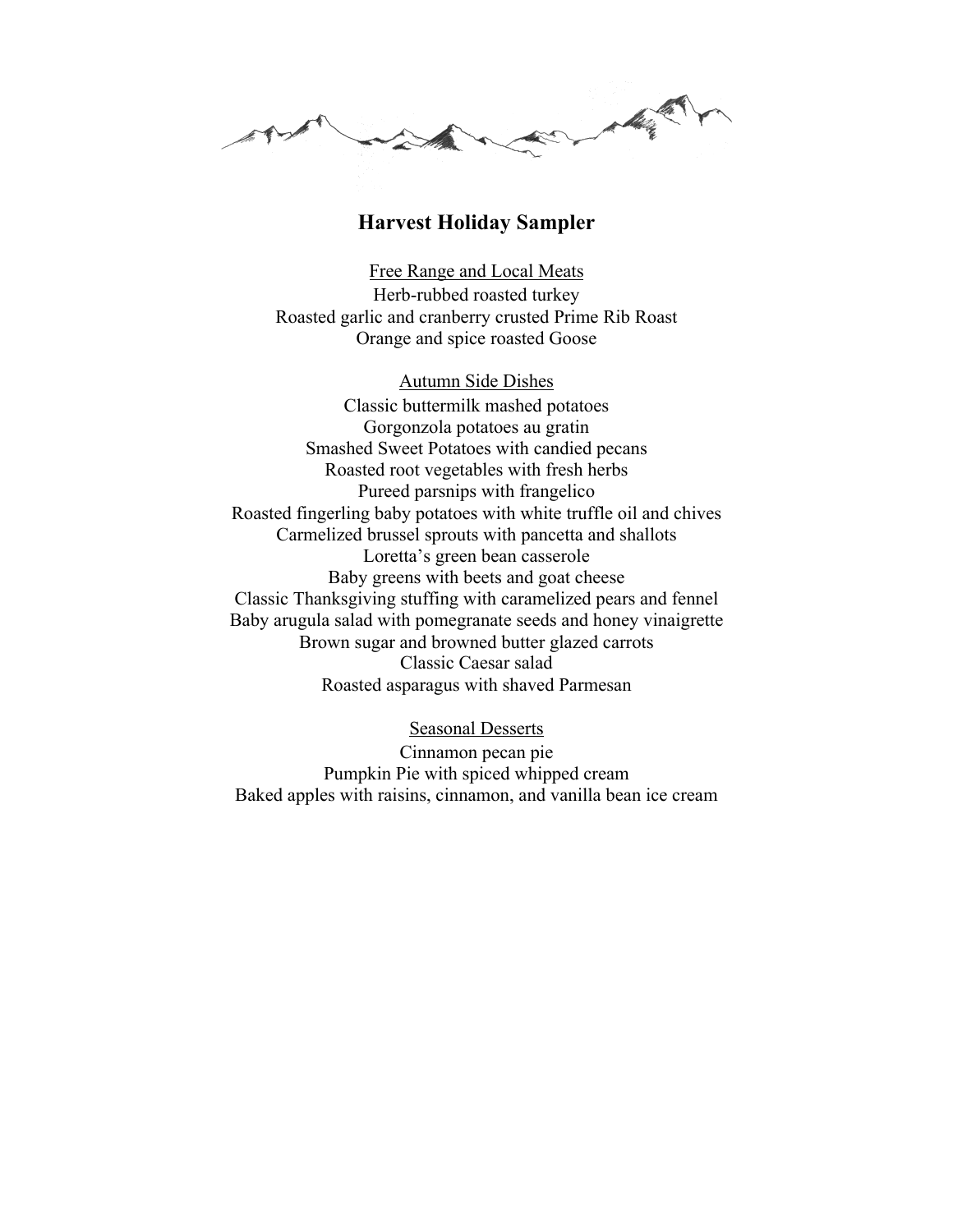a Maria

#### **Chef Specialties**

*We're happy to accommodate special requests, please inquire!* 

#### Starters

Grilled Asparagus with a roasted garlic and Parmesan aioli Warm Camembert with wild mushrooms and local chokecherry jam Spinach and Feta stuffed portobello mushrooms Seared Prawn Skewers with prosciutto and a fig glaze "Pot of mussels" with fennel white wine and garlic Classic Caesar Baby Arugula cherry tomatoes, pickled onions Baby greens, grapes, and Gorgonzola with honey balsamic vinaigrette

Baby beet salad with local goat cheese and pistachios

#### Main Course

Seared Scallops, sweet corn coulis, caramelized leeks and smashed potatoes Grilled Beef Tenderloin, baby carrots, white truffle cream Seared Wild Salmon with kalamata olives, roasted kohlrabi, toasted garlic Grilled Halibut, King Crab gratin sweet potato cakes, local roasted root vegetables Spinach and Feta Stuffed Free Range Chicken Breast Parmesan polenta Seared Pork Tenderloin, maple dijon cream, baby broccoli Wild Mushroom Risotto, truffle oil Seared Ahi Tuna, fermented black bean sauce, wild black jasmine rice Chicken Marsala with wild mushrooms and sage Slow Braised Beef Braciola Sweet Italian Sausage and caramelized peppers and onions Beef Tenderloin with goat cheese and a sweet balsamic drizzle Ricotta and Prosciutto stuffed chicken breast Linguine and clam sauce

> Side Dishes Roasted sweet potatoes with Parmesan and garlic Creamy Parmesan polenta Roasted fingerling potatoes with rosemary and sea salt Gorgonzola potato au gratin Warm Orzo Salad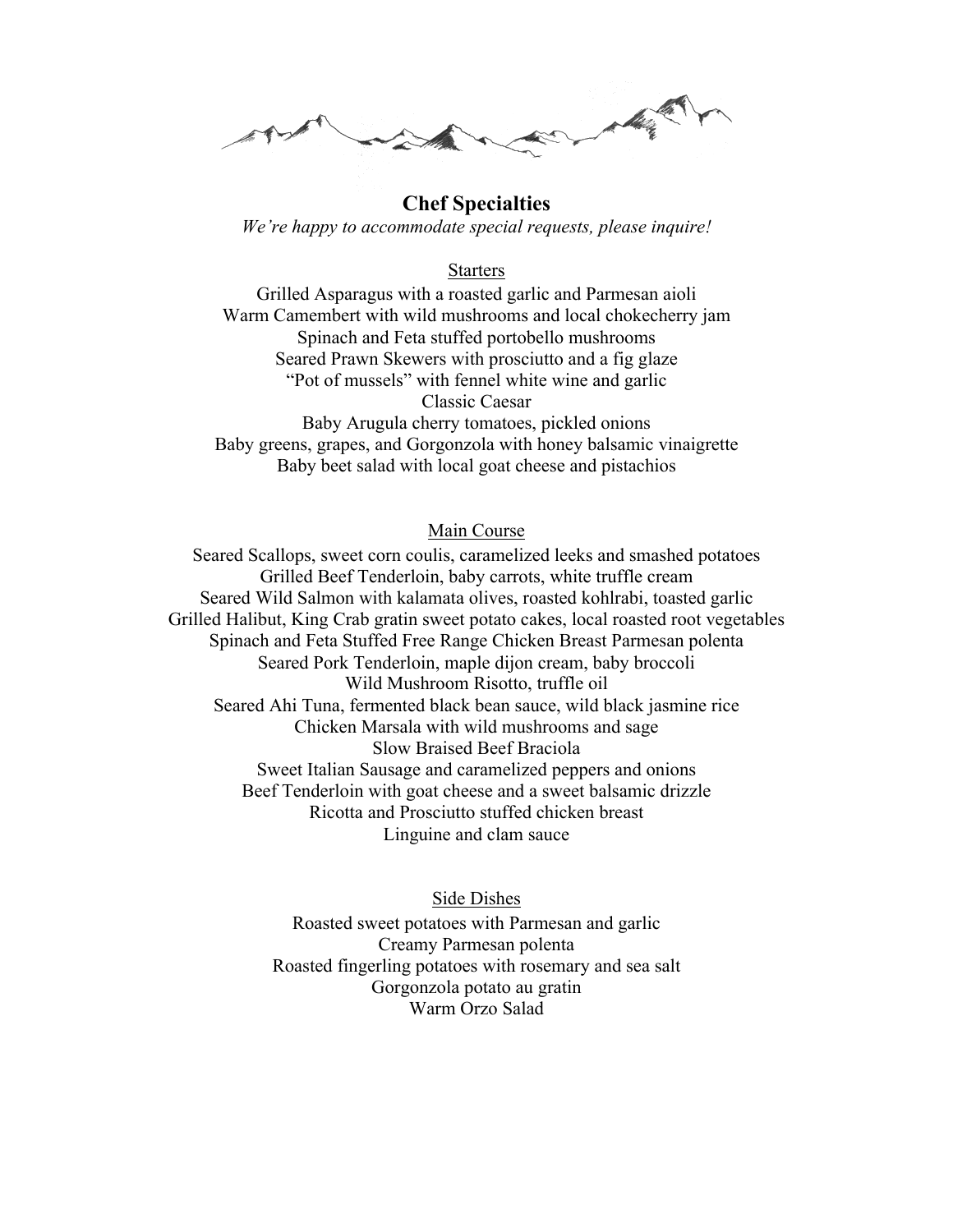Mary Mary Mary **Solling Some** 

# Appetizers & Hors d'oeuvres *Perfect for après ski, a cocktail party, birthday celebration, bachelor/bachelorette etc.*

seasonal & local charcuterie board: selection meats, cheeses, fruit, nuts, accoutrements vegetable crudité with assorted dips spinach & feta stuffed mushrooms whole roasted 'naughty' cauliflower warm camembert with wild mushrooms & house made jam seared prawn skewers with prosciutto & fig jam loaded nachos with fresh salsa, guacamole & crema bacon wrapped stuffed dates beer braised brats with honey mustard & caramelized onions assorted flatbreads smoked salmon platter buffalo chicken dip Swedish meatballs roasted garlic and caramelized onion jalapeño poppers scampi shrimp beef tenderloin morsel with horseradish cream avocado toasts hummus on cucumber chip with black sesame prosciutto wrapped asparagus goat cheese stuffed baby peppers seared scallops with leeks & local honey caprese skewers mini crab cakes with remoulade slow roasted eggplant & pepper crostini tomato & basil bruschetta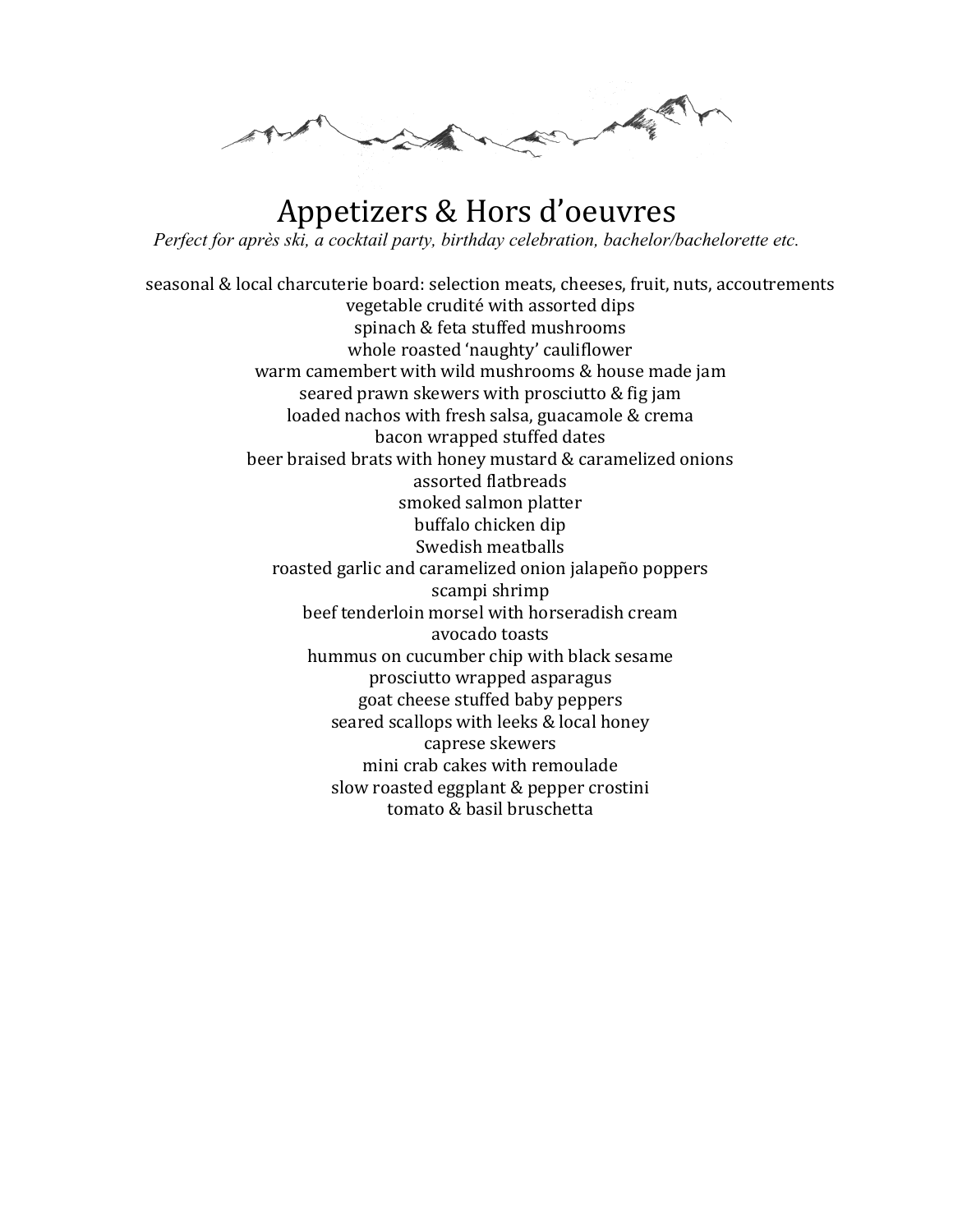a Maria

# Traditional Spanish Supper

Inquire for pricing *Spanish night includes choice of 4 tapas & 1 paella served with ribeye, salad, and dessert*

## Tapas

*Choice of four* A selection of cheeses with jamón ibérico Spanish omelette Bruschetta escalivada: Catalan roasted peppers & eggplant Sausages with caramelized onions & wine reduction Steamed mussels with bay leaves & lemon Sautéed clams in a white wine reduction Braised octopus á feira Gazpacho

## Paella

*Choice of one paella*  **Seafood paella**: a selection of market seafood, bomba rice & seasonal vegetables **Mountain paella**: sausage & chicken, bomba rice & seasonal vegetables

**Squid ink paella**: a selection of market seafood, squid ink, bomba rice & seasonal vegetables served with house-made aïoli

> Grilled ribeye with piquillo peppers & roasted garlic Endive salad with romesco sauce

> > Chocolate dipped strawberries Flourless chocolate tart